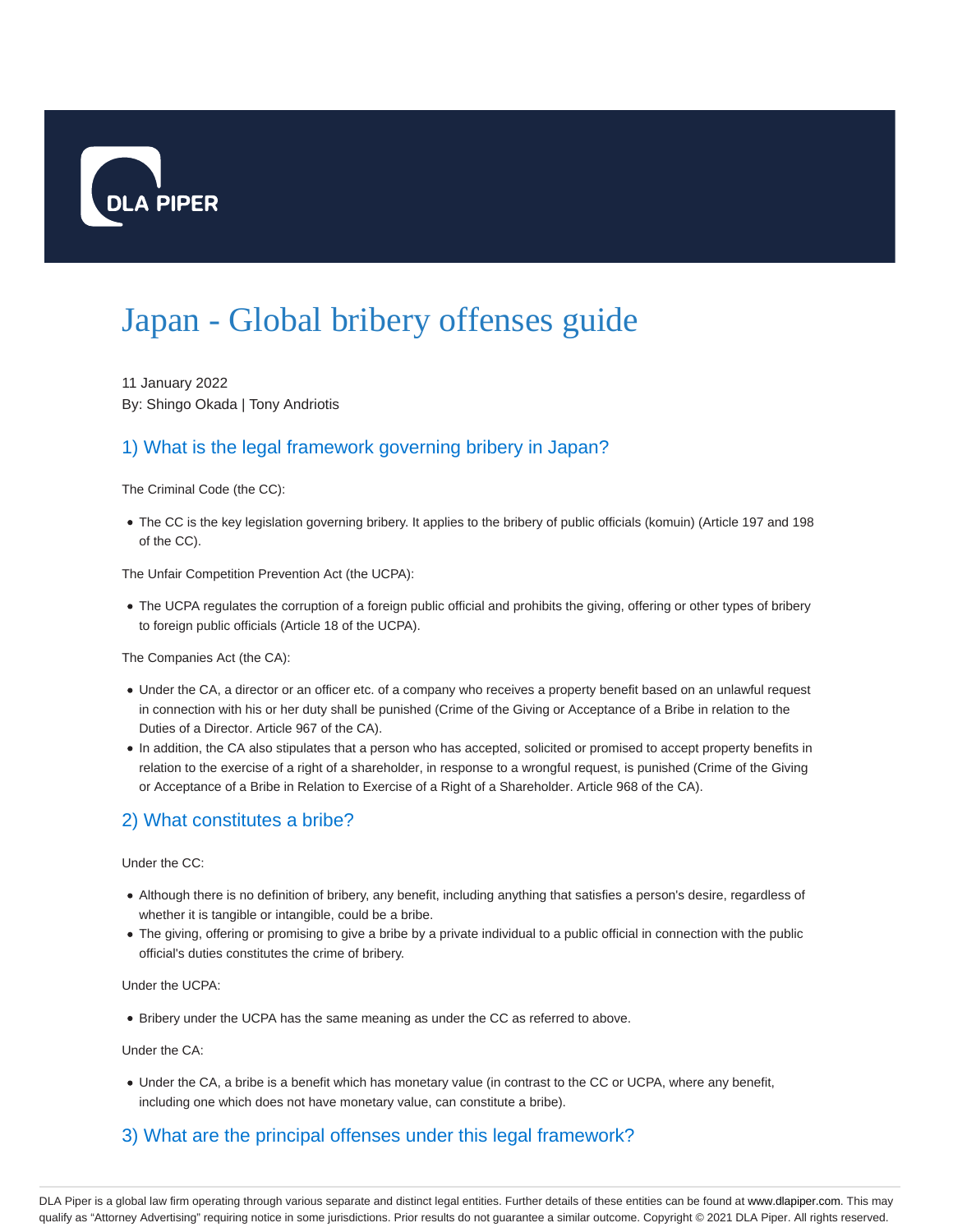Under the CC:

- Requesting, agreeing to receive, or accepting a bribe by public officials (Article 197 of the CC)
- Offering, promising, or giving of a bribe to public officials (Article 198 of the CC).

Under the UCPA:

Offering, promising, or giving of a bribe to foreign (non-Japanese) public officials (Article 18 of the UCPA).

Under the CA:

With respect to the Crime of the Giving or Acceptance of a Bribe in relation to the Duties of a Director:

– Requesting, agreeing to receive, or accepting a bribe by a director or an officer etc. (Article 967 Paragraph 1 of the CA) – Offering, promising, or giving of a bribe to a director or an officer etc. (Article 967 Article 968 Paragraph 2 of the CA)

- With respect to the Crime of the Giving or Acceptance of a Bribe in Relation to Exercise of a Right of a Shareholder:
	- Requesting, agreeing to receive, or accepting a bribe by a shareholder (Article 968 Paragraph 1 of the CA)
	- Offering, promising, or giving of a bribe to a shareholder (Article 968 Paragraph 2 of the CA)

#### 4) What is the jurisdictional reach of the legal framework?

#### Under the CC:

The Crime of the Giving of a Bribe shall apply to any Japanese national who commits the crime outside the territory of Japan (if a non-Japanese national commits same conduct outside the territory of Japan, such conduct does not constitute the Crime of the Giving of a Bribe) (Article 3 of the CC).

Under the UCPA:

The corruption of a foreign public official shall be applicable to both Japanese nationals and non-Japanese nationals if they commit the corruption of a foreign public official in the territory of Japan. In addition, if a Japanese national commits the crime outside the territory of Japan, they can be prosecuted.

Under the CA:

The Crime of the Giving of a Bribe to a director or an officer etc. or to a shareholder under the CA shall apply to any Japanese national who commits the crime outside the territory of Japan and they can be prosecuted (if a non-Japanese national commits the same crime outside the territory of Japan, such conduct does not constitute the Crime of Giving of a Bribe) (Article 971 of the CA).

## 5) Who may be liable for bribery? (public officials, private individuals, legal entities etc.)

#### Under the CC:

- Private individuals and public officials can be prosecuted.
- The definitions of public officials are as follows: a national or local government employee, a member of an assembly or committee or another employee engaged in the performance of public duties in accordance with laws and regulations constitutes a public official Furthermore, officers and employees of government-related entities, including independent administrative agencies (dokuritsu gyousei houjin), local incorporated administrative agencies (chihou dokuritsu gyousei houjin), national university corporations (kokuritsu daigaku houjin), state-owned enterprises, and public hospitals are treated as public officials (quasi-public officials).

#### Under the UCPA:

- Private individuals and legal entities can be prosecuted.
- Article 18 Paragraph 2 of the UCPA provides that the following categories of persons fall under the definition of foreign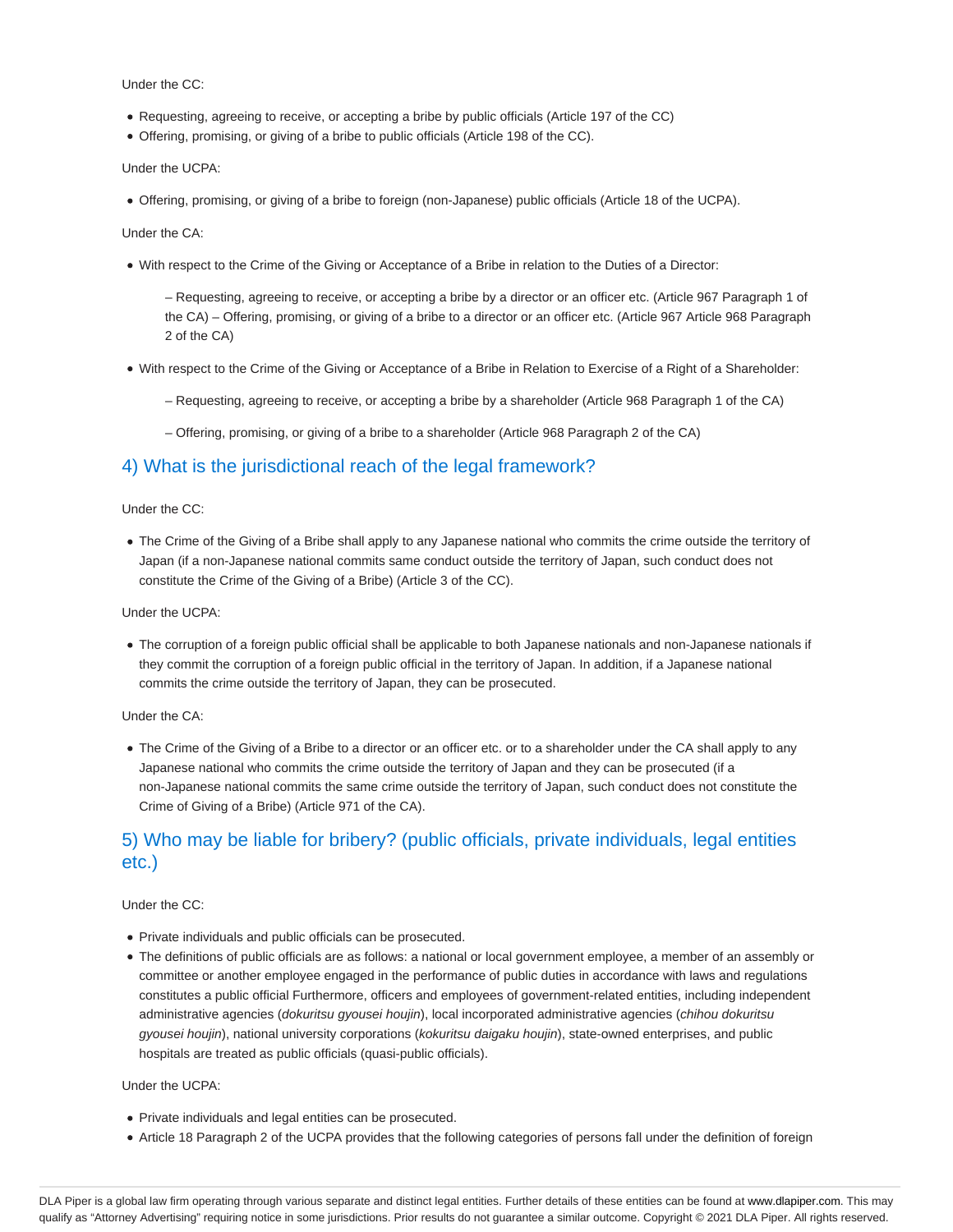public official:

– a person who engages in public services for a national or local foreign government; – a person who engages in services for an entity established under a special foreign law to carry out specific affairs in the public interest;

– a person who engages in the affairs of an enterprise of which the majority of voting shares or capital subscription that exceeds 50% of that enterprise's total issued voting shares or total amount of capital subscription is directly owned by a national or local government of a foreign state, or of which the majority of officers (directors, auditors, council members, inspectors, liquidators and others);

– persons engaged in the management of the business) are appointed or designated by a national or local foreign government, and to which special rights and interests are granted by the national or local foreign government for performance of its business, or a person specified by a cabinet order as an equivalent person;

– a person who engages in public services for an international organization (which means an international organization constituted by governments or intergovernmental international organizations); or

– a person who, under the authority of a foreign state or local government of a foreign state or an international organization, engages in affairs that have been delegated by that state or organization.

#### 6) Can a parent company be liable for its subsidiary's involvement in bribery?

No.

#### 7) Are facilitation payments (i.e. small payments to speed up routine governmental action) considered bribes?

There is no provision in the UCPA that clearly allows facilitation payments. Therefore, bribery of foreign public officials will not be exempted from punishment just because the bribe is a small facilitation payment.

#### 8) Does the legal framework restrict political and charitable contributions?

A political or charitable contribution could be considered a bribe if it is given or received with the intention of inducing a person to act improperly, or as a reward for having done so.

#### 9) Does the legal framework place restrictions on corporate hospitality?

Although there is no definition of bribery, any benefit could be bribery. In accordance with precedent cases, the provision of certain gifts or benefits could be deemed to be merely a social courtesy if the gifts or benefits are not provided in connection with a public official's duties; however, there is no clear safe-harbor guideline or rule.

#### 10) Are there any defenses for bribery offenses?

There are no specific statutory defenses for bribery.

#### 11) What are the key regulatory or enforcement bodies with regard to bribery?

The police and the prosecutor are the key agents in Japan.

#### 12) What are the legal consequences of being found guilty of bribery offenses?

Under the CC:

- Private individuals will be punished by imprisonment with work for not more than three years or a fine of not more than JPY2.5 million (Article 198 of the CC).
- Under the CC, companies shall not be punished for the giving of bribe committed by its directors or employees etc.

Under the UCPA: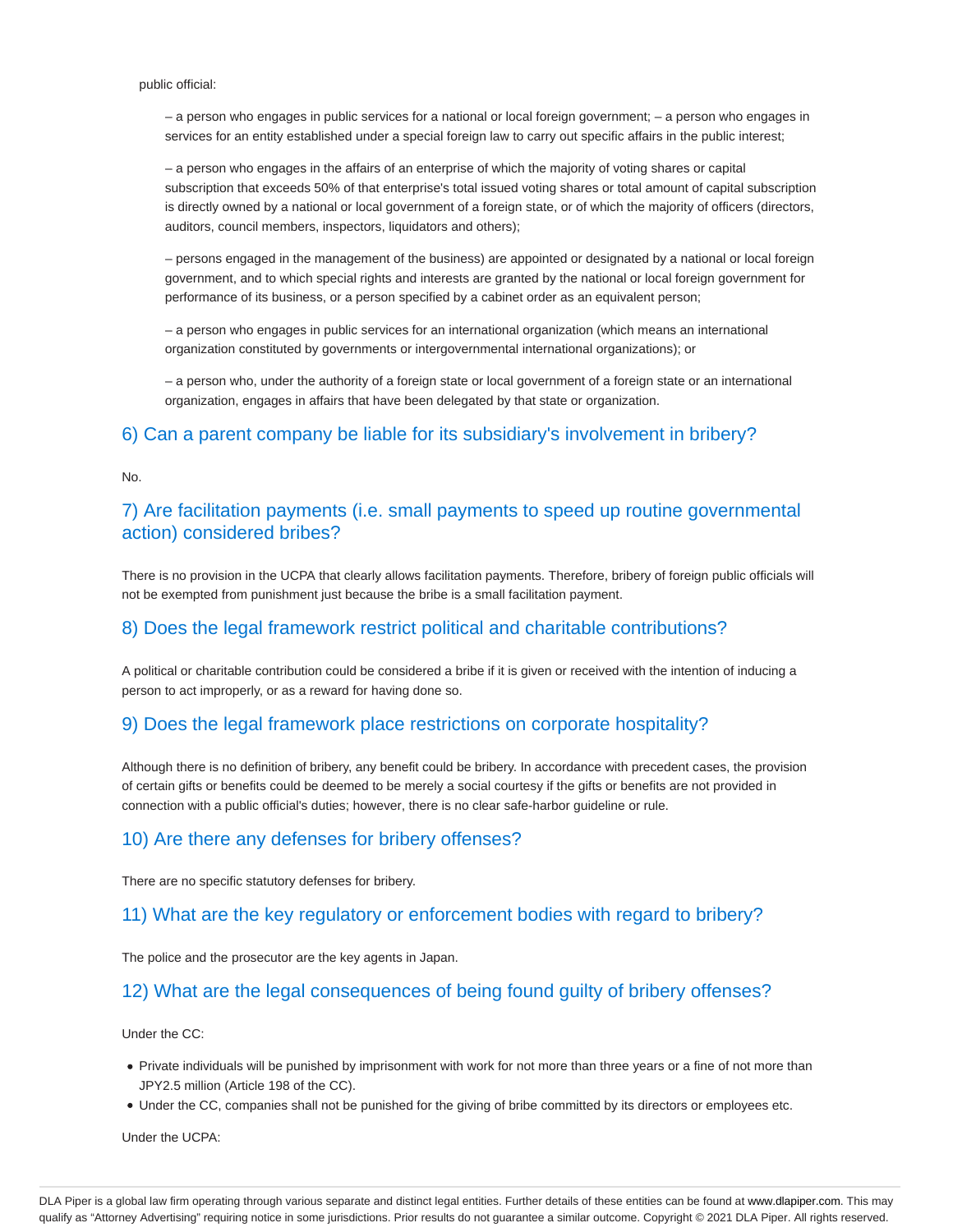- Private individuals will be punished by imprisonment with work for not more than five years, a fine of not more than JPY5 million or both (Article 21 Paragraph 2 Item 7 of the UCPA).
- When a representative, an agent, an employee, or other worker of a company has committed corruption of a foreign public official with regard to the business of the company, in addition to the offender being subject to punishment, the company will be punished by a fine not more than JPY300 million (Article 22 Paragraph 1 Item 3 of the UCPA).

Under the CA:

- A director or an officer etc. who requests, agrees to receive, or accepts a bribe will be punished by imprisonment with work for not more than five years or a fine of not more than JPY5 million (Article 967 Paragraph 1 of the CA).
- Private individuals who offer, promise, or give a bribe to director or an officer etc. will be punished by imprisonment with work for not more than three years or a fine of not more than JPY3 million.
- A shareholder who requests, agrees to receive, or accepts a bribe, and a private individual who offers, promises, or gives a bribe to shareholders will be punished by imprisonment with work for not more than five years or a fine of not more than JPY5 million (Article 968 Paragraph 1 of the CA).

## 13) Are deferred prosecution agreements (DPAs) or other similar settlement mechanisms available?

Yes. A Japanese version of DPAs came into effect in June 2018. As to certain types of crimes specified by the Code of Criminal Procedure (CCP), which includes, among others, bribery, fraud, embezzlement and tax crimes, a public prosecutor may enter into an agreement with a suspect or a defendant to (i) not prosecute the case, (ii) withdraw the prosecution, (iii) prosecute the case with specified counts or penal statutes or maintain such prosecution, (iv) request addition or withdrawal of, or changes to specified counts or penal statutes, (v) state an opinion regarding the punishment with a lighter sanction than usual to the court after the examination of evidence, or (vi) prosecute the case under summary proceedings (Article 350-2 Paragraph 1 Item 2 of the CCP).

A DPA may be executed if the public prosecutor considers it necessary after evaluating the importance of the evidence to be obtained from the suspect or the defendant by the below actions and other relevant factors. In order to enter into such an agreement, the suspect or the defendant must do one or more of the following actions: (i) state the true facts to the investigation authorities; (ii) testify the true facts as a witness in the court; or (iii) produce evidence or provide other assistance to the investigation authorities (Article 350-2 Paragraph 1 Item 1 of the CCP).

The Japanese version of deferred prosecution shall only be made with the consent of the counsel for the suspect or the defendant. However, the approval of the court is not necessary (Article 350-3 of the CCP).

## Access the full guide

Return to Overview page

#### **AUTHORS**



**Shingo Okada** Associate Tokyo | T: +81 (0)3-4550-2800 shingo.okada@dlapiper.com

DLA Piper is a global law firm operating through various separate and distinct legal entities. Further details of these entities can be found at www.dlapiper.com. This may qualify as "Attorney Advertising" requiring notice in some jurisdictions. Prior results do not guarantee a similar outcome. Copyright © 2021 DLA Piper. All rights reserved.